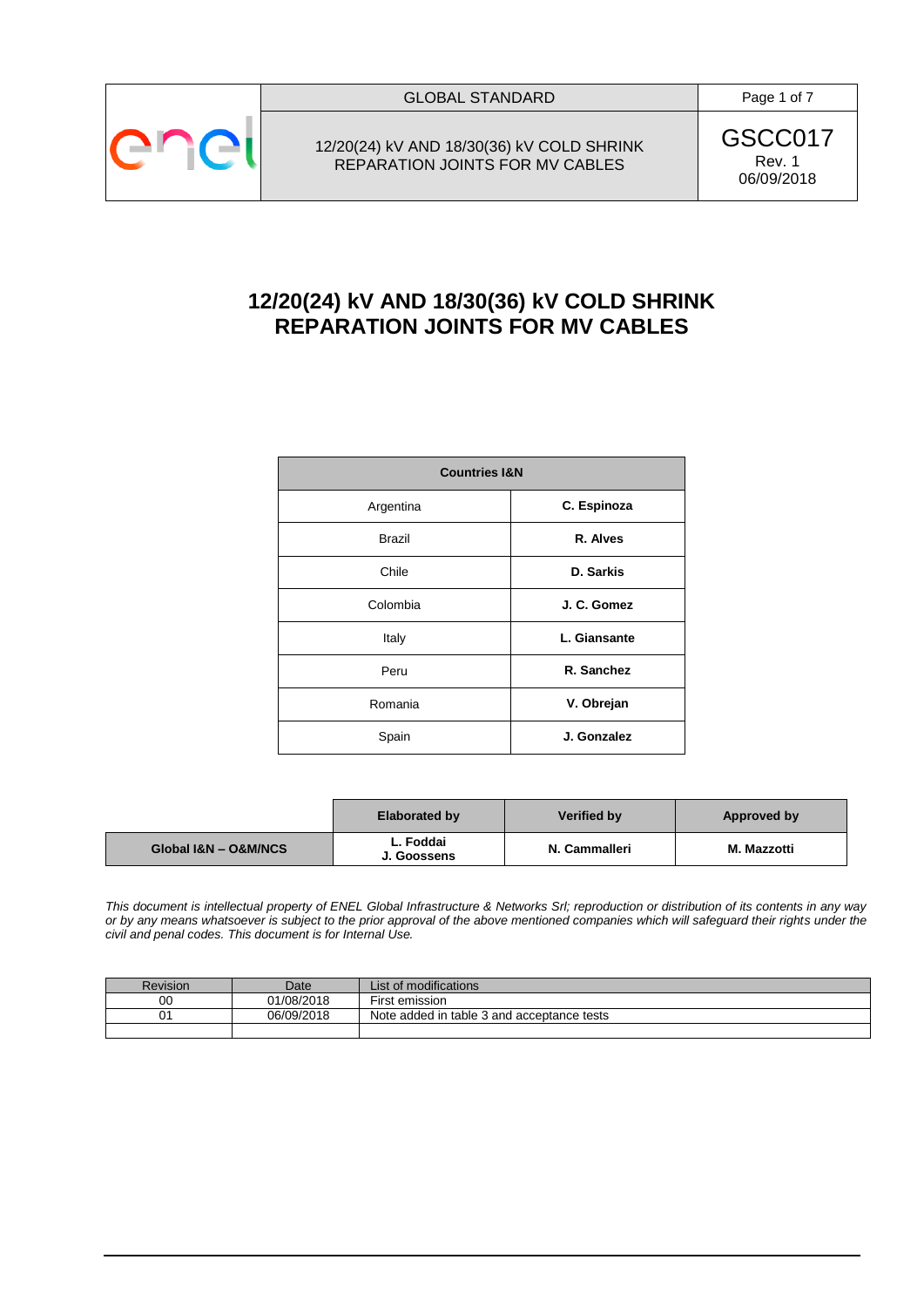

# **GLOBAL STANDARD**

Page 2 of 7

# 12/20(24) kV AND 18/30(36) kV COLD SHRINK<br>REPARATION JOINTS FOR MV CABLES

GSCC017 Rev. 1 06/09/2018

# **Contents**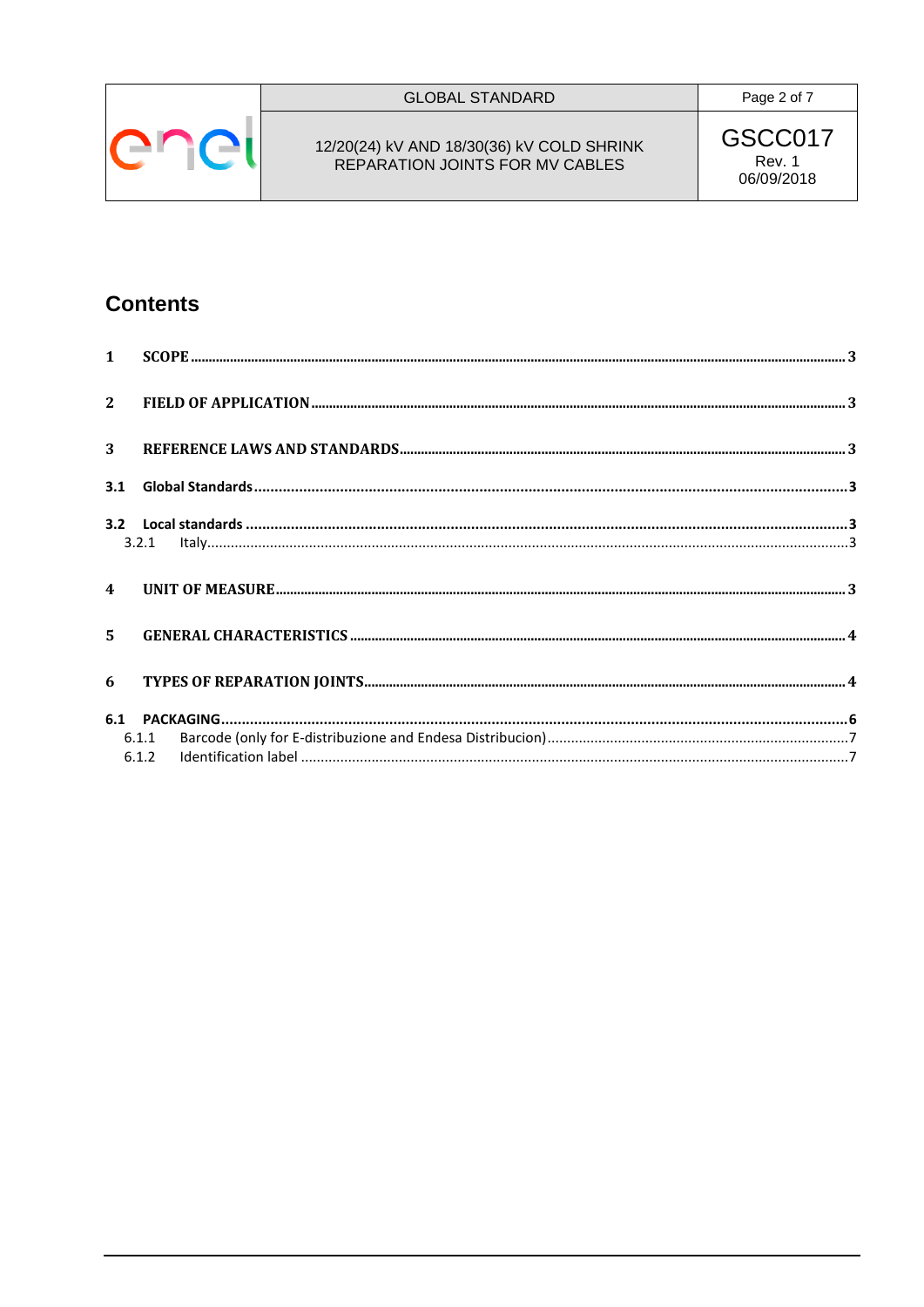



12/20(24) kV AND 18/30(36) kV COLD SHRINK REPARATION JOINTS FOR MV CABLES

GSCC017 Rev. 1 06/09/2018

# <span id="page-2-0"></span>**1 SCOPE**

This Global Standard applies to 12/20(24) kV and 18/30(36) kV cold shrink reparation joints for MV underground with extruded insulation, both full and reduced insulating thickness, with copper wires or aluminum tape screen. This Global Standard also applies to transition joints used for the connection of single-pole impregnated paper insulated cables and extruded insulated cable.

These Global Standard applies to the Distribution Companies of Enel Group listed below:

| e-distribuzione         | Italy  |
|-------------------------|--------|
| Enel Distribuição Rio   | Brazil |
| Enel Distribuição Ceará | Brazil |
| Enel Distribuição Goiás | Brazil |

## <span id="page-2-1"></span>**2 FIELD OF APPLICATION**

These requirements apply to the underground cable distribution network with rated maximum voltage of 24 kV and 36 kV. Other existing rated maximum voltage levels up to 24 kV are covered by the 12/20(24) kV class, whereas those with rated maximum voltage up to 36 kV are covered by the 18/30(36) kV class.

# <span id="page-2-2"></span>**3 REFERENCE LAWS AND STANDARDS**

#### <span id="page-2-3"></span>**3.1 Global Standards**

- GSC001
- GSCC004
- $-$ GSCG002

#### <span id="page-2-4"></span>**3.2 Local standards**

#### <span id="page-2-5"></span>**3.2.1 Italy**

- PVR 006
- GUI 101

#### <span id="page-2-6"></span>**4 UNIT OF MEASURE**

Number of pieces.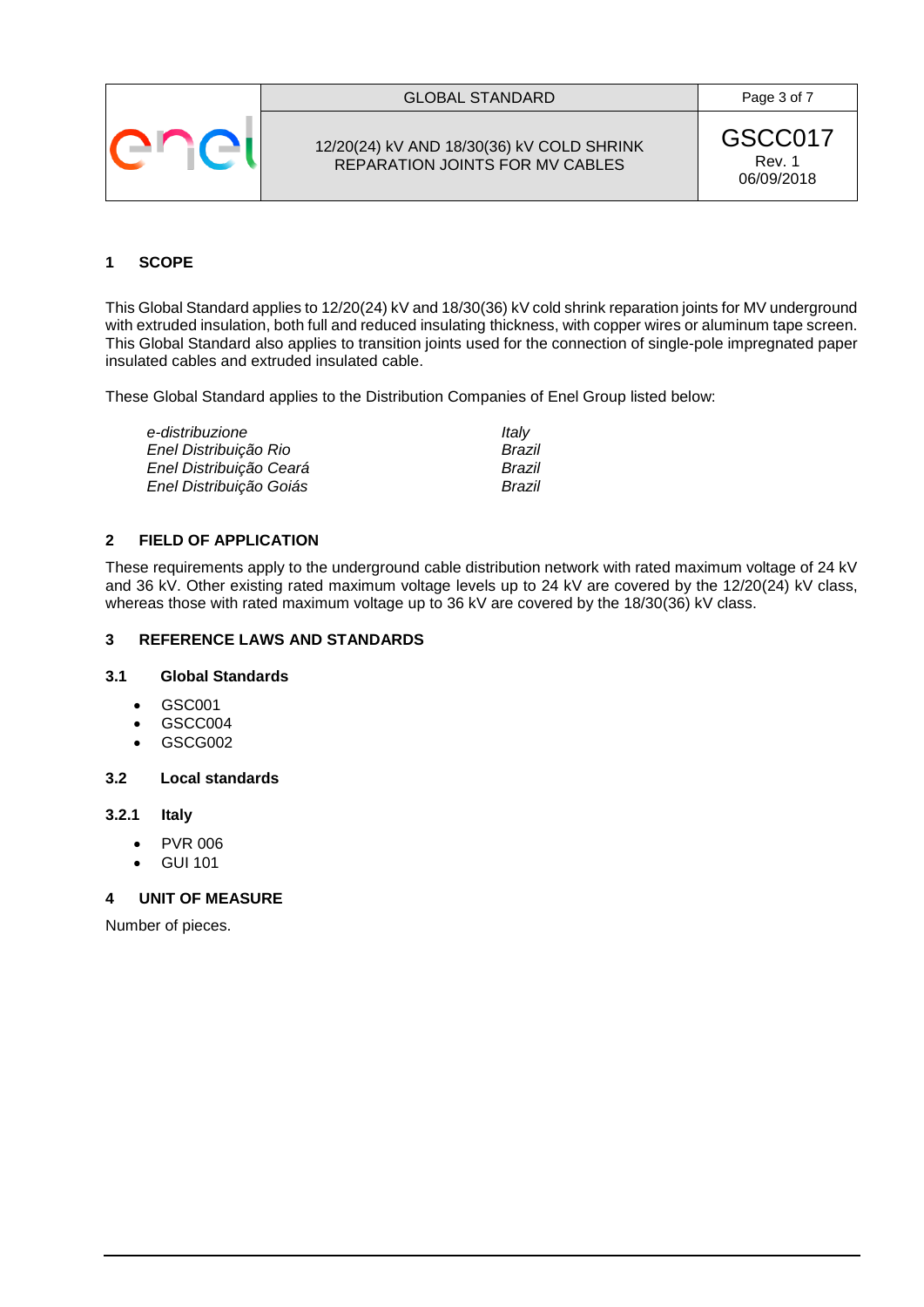



12/20(24) kV AND 18/30(36) kV COLD SHRINK REPARATION JOINTS FOR MV CABLES

GSCC017 Rev. 1 06/09/2018

# <span id="page-3-0"></span>**5 GENERAL CHARACTERISTICS**

The reparation joints are made by a piece of cable (connection cable) and two joints.

The connection cable shall be prepared in the factory by the Supplier according to joint manufacturer instructions and in compliance with GSCC004.

The connectors shall be connected in factory by the Supplier to the connection cable.

# **Dimensions in mm**



# <span id="page-3-1"></span>**6 TYPES OF REPARATION JOINTS**

The following types of reparation joints are defined:

#### **6.1 Italy: e-distribuzione**

| Rated<br>voltage<br>$U_0/U (U_m)$<br>(kV) | <b>Type code</b> | <b>Material</b><br>code | <b>Type</b>                                          | <b>Type of joints</b>                  | Q.py           | <b>Connection</b><br>cable | <b>Applica</b><br>ble for<br>cables<br><b>Cross</b><br>section<br>(mm <sup>2</sup> ) |  |
|-------------------------------------------|------------------|-------------------------|------------------------------------------------------|----------------------------------------|----------------|----------------------------|--------------------------------------------------------------------------------------|--|
|                                           | GSCC017/1        | 270007                  | Extruded/<br>extruded                                | GSCC004/1<br>270002                    | $\overline{2}$ |                            |                                                                                      |  |
| 12/20(24)                                 | GSCC017/2        | 270008                  | Extruded/<br>transition<br>Transition/<br>transition | GSCC004/1<br>270002                    | 1              | See clause<br>7            |                                                                                      |  |
|                                           |                  |                         |                                                      | GSCC004/3<br>270004                    | 1              |                            |                                                                                      |  |
|                                           | GSCC017/3        | 270009                  |                                                      | GSCC004/3<br>270004                    | $\overline{2}$ |                            | $95 \div 240$                                                                        |  |
| 18/30(36)                                 | GSCC017/4        | 270010                  | Extruded/<br>extruded                                | GSCC004/2<br>271030<br>(GSCC004 rev.0) |                |                            |                                                                                      |  |
|                                           |                  |                         | Extruded/<br>transition                              |                                        | $\overline{2}$ | See clause                 |                                                                                      |  |
|                                           |                  |                         | Transition/<br>transition                            |                                        |                |                            |                                                                                      |  |

**Table 1 – Type codes for Italy**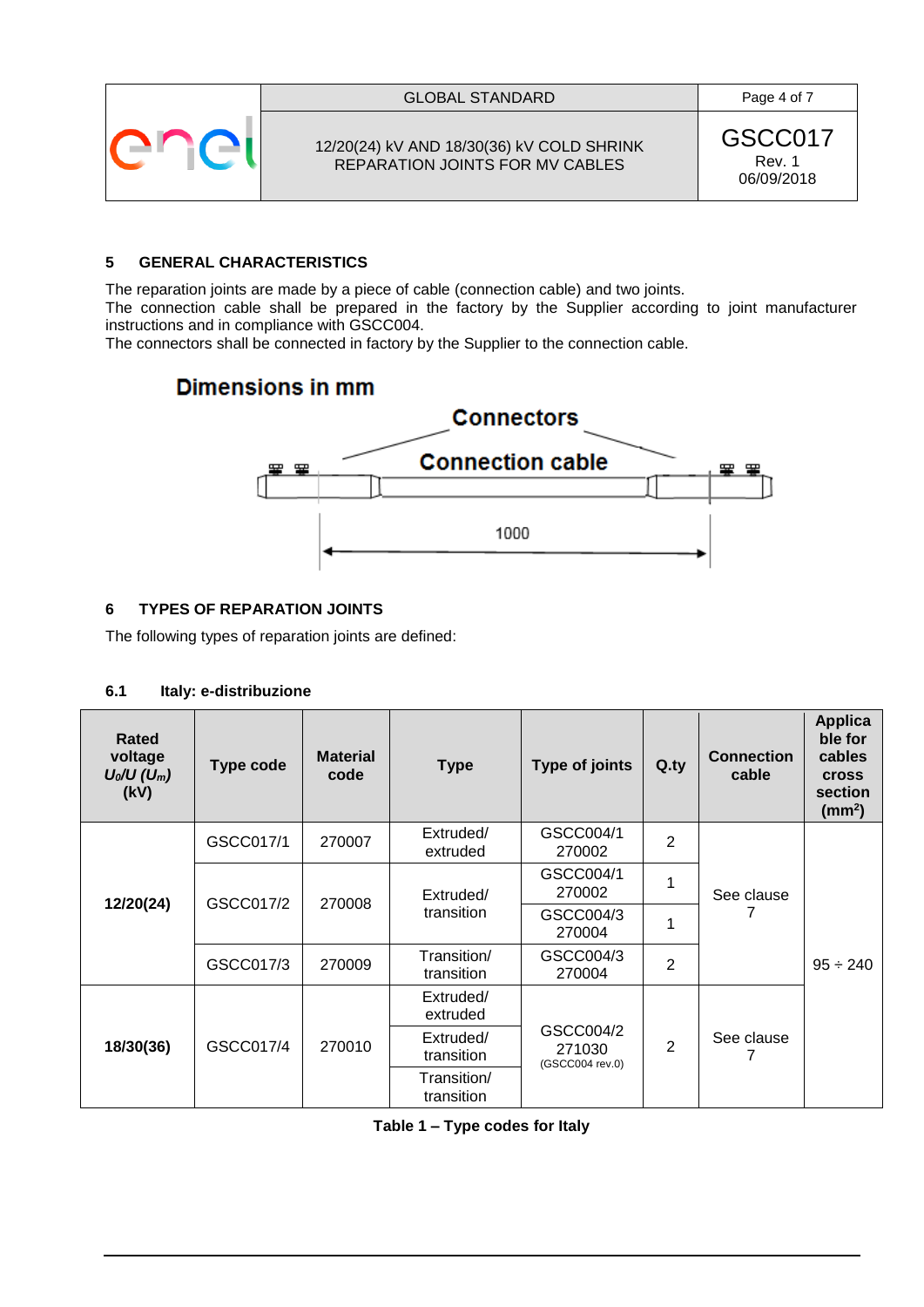

#### GLOBAL STANDARD Page 5 of 7

## 12/20(24) kV AND 18/30(36) kV COLD SHRINK REPARATION JOINTS FOR MV CABLES

GSCC017 Rev. 1 06/09/2018

# **6.2 Brazil: Enel Distribuição Rio, Enel Distribuição Ceará, Enel Distribuição Goiás**

| Rated<br>voltage<br>$U_0/U (U_m)$<br>(kV) | Type code | <b>Material</b><br>code | <b>Type</b>           | Type of joints       | $Q_{.}ty$      | <b>Connection</b><br>cable | <b>Applicabl</b><br>e for<br>cables<br><b>Cross</b><br>section<br>$\text{ (mm}^2\text{)}$ |
|-------------------------------------------|-----------|-------------------------|-----------------------|----------------------|----------------|----------------------------|-------------------------------------------------------------------------------------------|
| 12/20(24)                                 | GSCC017/5 | tbd                     | Extruded/<br>extruded | GSCC004/1<br>6788369 | 2              | See clause                 | $35 \div 95$                                                                              |
|                                           | GSCC017/6 | tbd                     | Extruded/<br>extruded | GSCC004/1<br>6776209 | $\overline{2}$ |                            | $95 \div 240$                                                                             |
|                                           | GSCC017/7 | tbd                     | Extruded/<br>extruded | GSCC004/1<br>6794284 | $\overline{2}$ |                            | $240 \div 400$                                                                            |
|                                           | GSCC017/8 | tbd                     | Extruded/<br>extruded | GSCC004/1<br>6794285 | 2              |                            | $400 \div 630$                                                                            |
| 18/30(36)                                 | GSCC017/9 | tbd                     | Extruded/<br>extruded | GSCC004/2<br>T160113 | $\overline{2}$ | See clause                 | $95 \div 240$                                                                             |

**Table 2 – Type codes for Brazil**

# <span id="page-4-0"></span>**7 CONECTION CABLE**

Design and manufacturing of the cables shall be according with Global standard GSC001, for Type III cables with the characteristics indicated in [7.1](#page-5-1) of this document, for the maximum cross section of the specified range of the reparation joint (e.g. 240 mm<sup>2</sup> for 95 ÷ 240).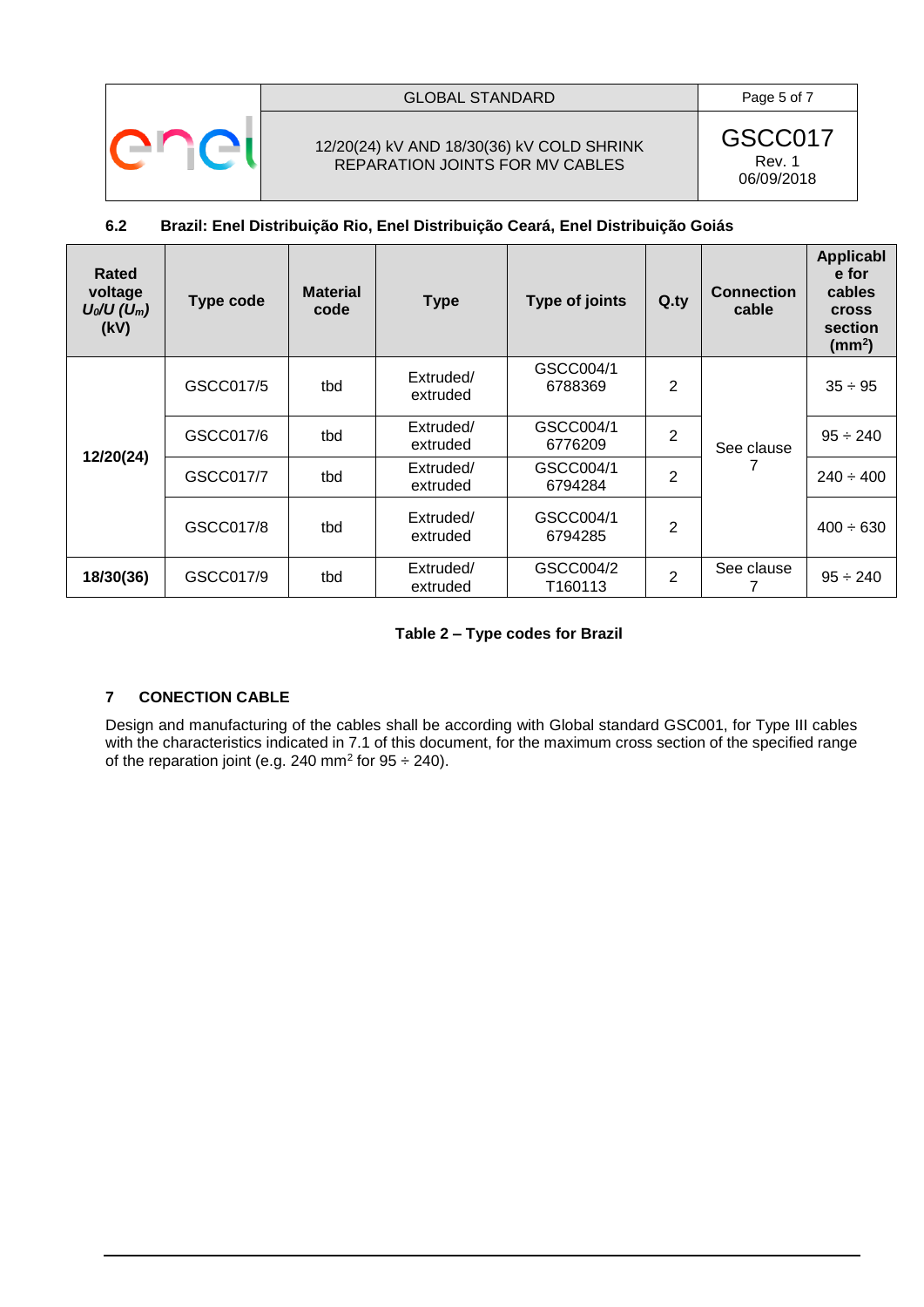

# GLOBAL STANDARD **Page 6 of 7**

# 12/20(24) kV AND 18/30(36) kV COLD SHRINK REPARATION JOINTS FOR MV CABLES

GSCC017 Rev. 1 06/09/2018

#### <span id="page-5-1"></span>**7.1 Connection cable**

|                                  | 12/20 (24) kV                                                               | 18/30 (36) kV                                          |  |  |  |
|----------------------------------|-----------------------------------------------------------------------------|--------------------------------------------------------|--|--|--|
| <b>Conductor Material</b>        |                                                                             | Aluminum                                               |  |  |  |
| Conductor<br>cross-<br>section   | 95; 240; 400; 630 (mm <sup>2</sup> )<br>$240$ (mm <sup>2</sup> )            |                                                        |  |  |  |
| Conductor screen                 | Black semi-conductive cross-linkable compound                               |                                                        |  |  |  |
| Insulation                       | XLPE compliant with GSC001 characteristics                                  |                                                        |  |  |  |
| Insulation thickness             | 4,85 mm min. - 5,5 mm avg.                                                  | 7,1 mm min. - 8,0 mm avg.                              |  |  |  |
| Insulation screen                | Easy strippable Black semi-conductive cross-linkable compound               |                                                        |  |  |  |
| Longitudinal water-<br>tightness | Semi-conductive swelling tape                                               |                                                        |  |  |  |
| Earth screen                     | Continuous crown annealed copper wires                                      |                                                        |  |  |  |
| Earth screen cross-<br>section   | 25 mm <sup>2</sup> (for 95 and 240)<br>50 mm <sup>2</sup> (for 400 and 630) | $25 \text{ mm}^2$                                      |  |  |  |
| Outer sheath                     |                                                                             | Thickness and PE compliant with GSC001 characteristics |  |  |  |
|                                  |                                                                             |                                                        |  |  |  |

Note: for e-distribuzione the connection cable for GSCC017/4 shall be 240 mm<sup>2</sup> 12/20 (24) kV.

#### **Table 3 – Connection cable**

# <span id="page-5-0"></span>**8 TESTS**

The connection cable shall be tested in compliance with GSC001. The joints shall complete successfully a TCA process in compliance with GSCG002 and according to the requirements specified in GSCC004.

Acceptance tests shall be performed on the complete reparation joints i.e. with the connection cable and two joints according to the requirements specified in GSCC004.

NOTE: for e-distribuzione the acceptance test shall be performed considering the insulation level of the connection cable, i.e. 12/20 (24) kV.

# **9 PACKAGING**

Reparation joints shall be supplied in individual packages which shall bear the following information:

- Material code assigned by the Distribution Companies of Enel Group;
- name of the manufacturer;
- type of joint (e.g. extruded-extruded);
- type of cables for which the accessory is intended, section and conductor material allowed (aluminum/copper);
- year and month of packaging;
- progressive identification number assigned by the manufacturer (or serial number);
- barcode (see [9.1.1\)](#page-6-0) ;
- production batch number;
- identification abbreviation;
- maximum voltage  $U_m$  in kV;
- expiry date (year/month) of the materials.

The joints shall be packed according to GSCC004.

The connection cable and the connectors shall be adequately protected (e.g. by a plastic mesh).

Furthermore, the packages shall contain a self-adhesive label with the following information (only for Edistribuzione):